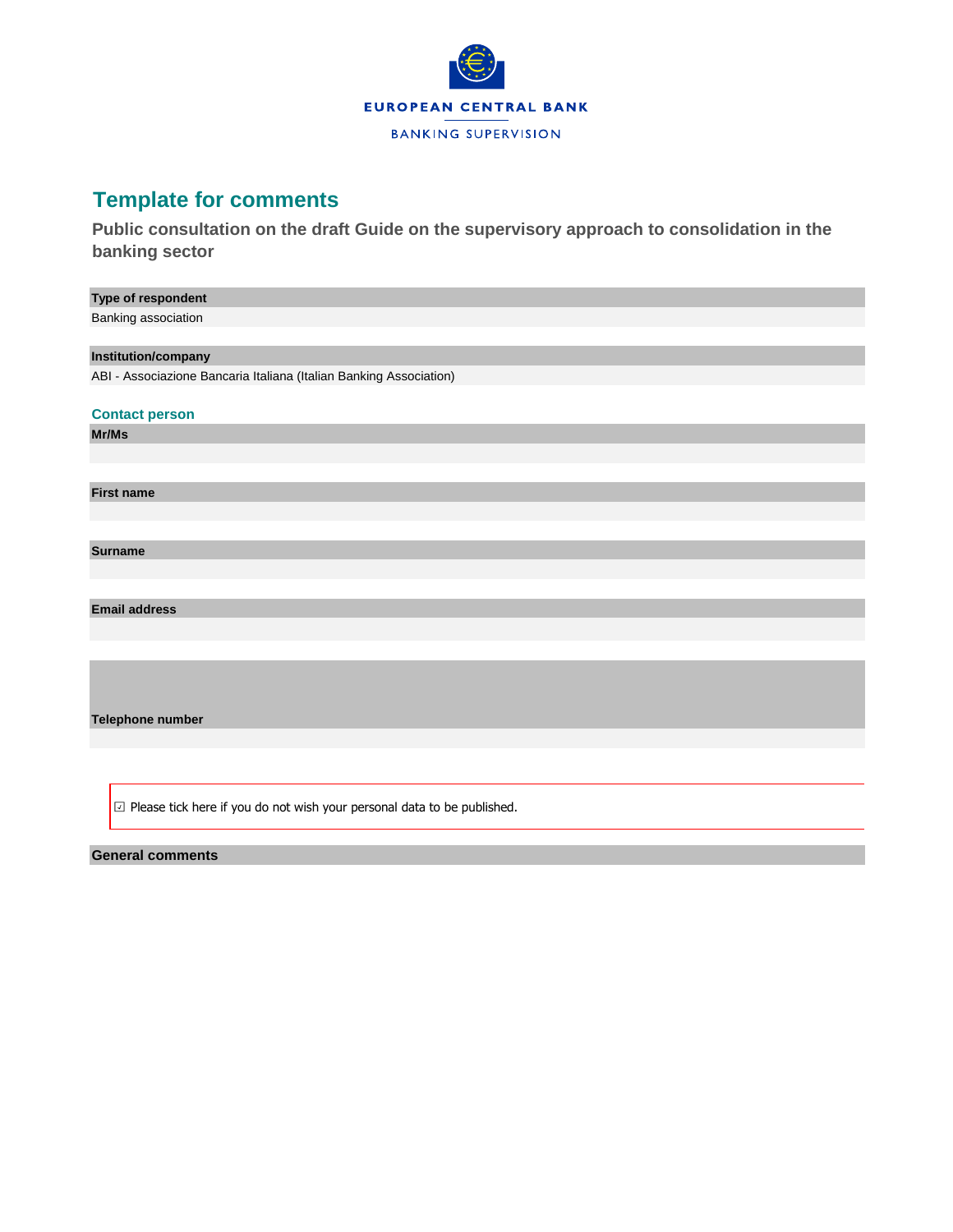

ABI commends the ECB/SSM initiative, aimed at providing clarity and transparency as to the supervisory approach to consolidation in the banking sector, and welcomes the opportunity to comment on the draft Guide. Some comments on the proposed approach are reported in the template.

In addition, ABI would seize the opportunity of this consultation to draw the attention of the Authority to certain elements of the prudential framework which are deemed to represent obstacles to consolidation and especially cross border operations. Indeed, ABI acknowledges that the Guide is focused on the ECB/SSM supervisory approach, and therefore does not address aspects falling out of the Authority's remit. However, in ABI's opinion raising these issues is necessary to provide the ECB/SSM with a clear picture of banks' concerns in this respect.

First and foremost, the presence of multiple Authorities involved in the process is a major driver in the complexity of consolidation initiatives. Coordination among such Authorities is therefore crucial and, in this context, the Single Resolution Board plays a pivotal role. This is true especially with regard to the determination by the SRB of the minimum requirement for own funds and eligible liabilities (MREL) and total loss-absorbing capacity (TLAC) on the new combined entity.

More generally speaking, differences in the authorisation process and the Authorities involved, depending on the nature of the entities and the features of the transactions, should be limited as they represent obstacles to such operations.

Moreover, rules resulting in constraints to the liquidity flow and jeopardising the capital optimisation within the banking group represent a major disincentive to consolidation and should therefore be reconsidered. An example in this respect is the application of the large exposure framework to intra-group exposures in certain countries. The recognition of the liquidity waiver on non-discretionary basis should also be restated.

Also, the limited recognition of minority interests in consolidated own funds results in discouraging consolidation, insofar as the transaction is likely to give rise to significant amounts of minority interests.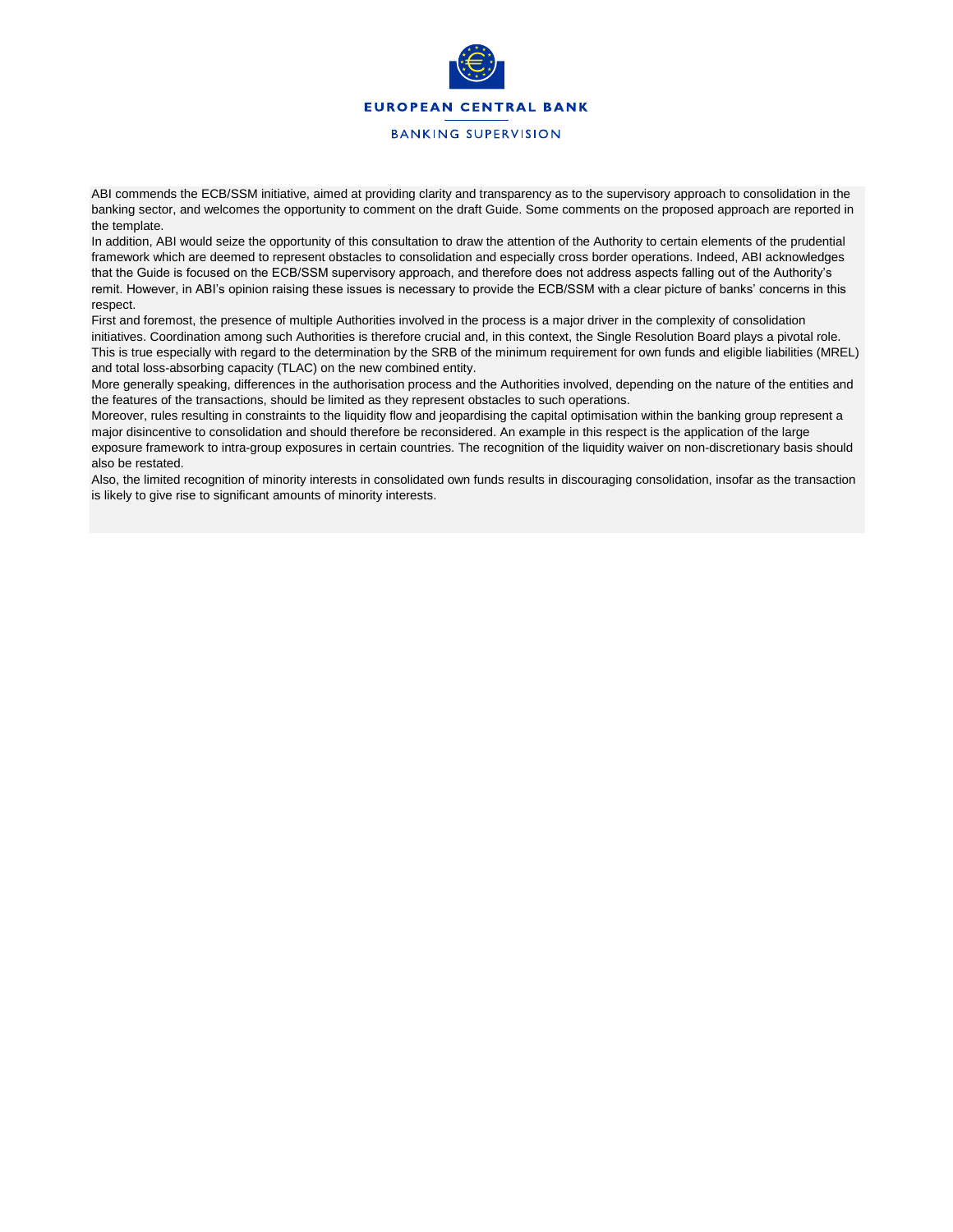| $\mathsf{Id}$ | Paragraph | Page           | <b>Section</b>                                                 | <b>Type of comment</b> | <b>Detailed comment</b>                                                                                                                                                                                                                                                                                                                                                                                                                                                                                                                                                                                        | <b>Concise statement as to why</b><br>your comment should be taken<br>on board                                                                                                                              | <b>Proposal for adjusted</b><br>wording | <b>Type of respondent</b>  | Institution/company                                                      | <b>Name of</b><br>commenter | <b>Personal data</b> |
|---------------|-----------|----------------|----------------------------------------------------------------|------------------------|----------------------------------------------------------------------------------------------------------------------------------------------------------------------------------------------------------------------------------------------------------------------------------------------------------------------------------------------------------------------------------------------------------------------------------------------------------------------------------------------------------------------------------------------------------------------------------------------------------------|-------------------------------------------------------------------------------------------------------------------------------------------------------------------------------------------------------------|-----------------------------------------|----------------------------|--------------------------------------------------------------------------|-----------------------------|----------------------|
|               |           | $\overline{2}$ | Introduction                                                   | Clarification          | ABI welcomes that the ECB/SSM approach is<br>intended to be based on proportionality. Indeed, in the While acknowledging that<br>draft Guide this is declared in principle but no<br>information is provided as to its application in practice. tailored to the specificities of each<br>In order to provide banks with more clarity about the<br>ECB/SSM expectations, ABI would therefore suggest<br>that further information be provided in the Guide on<br>how the ECB/SSM intends to implement a<br>proportionate approach, such as directions regarding<br>the elements that will be taken into account. | supervisory decisions will be<br>transactions, nonetheless providing<br>information on the concrete<br>application of the proportionality<br>principle in this context is deemed<br>worth.                  |                                         | <b>Banking association</b> | ABI - Associazione Bancaria<br>Italiana (Italian Banking<br>Association) |                             | Don't publish        |
|               | 19        |                | 2.2. Governance and risk<br>management framework               | Clarification          | ABI welcomes that the ECB/SSM expectations as<br>regards governance and risk will be subject to the<br>proportionality principle. Consistent with the commen<br>on paragraph 5, ABI would invite the ECB/SSM to<br>provide further information (also via examples if<br>deemed appropriate) on how such principle will be<br>applied in practice.                                                                                                                                                                                                                                                              | More clarity, on how the ECB/SSM<br>expectations regarding governance<br>and risk will be adapted to the<br>different situations, would be highly<br>beneficial.                                            |                                         | <b>Banking association</b> | ABI - Associazione Bancaria<br>Italiana (Italian Banking<br>Association) |                             | Don't publish        |
|               | 27        | 8              | 3.2. Pillar 2 capital<br>requirements and Pillar 2<br>guidance | Clarification          | According to the draft Guide, an increase in P2R<br>and/or P2G can be expected in the event of<br>significant execution risks, where "complex IT<br>integration" is mentioned as an example of significant<br>execution riks. In this respect, ABI highlights that IT<br>integration in this kind of transactions is usually<br>complex. It is therefore deemed worth specifying in<br>respect to which elements the ECB/SSM will assess<br>the complexity of the IT integration and whether it will<br>trigger or not an increase in P2R and/or P2G.                                                          | Given that IT integration is usually<br>complex, in the absence of further<br>clarity in this respect it might be<br>concluded that an increase in P2R<br>and/or P2G will be applied to any<br>transaction. |                                         | <b>Banking association</b> | ABI - Associazione Bancaria<br>Italiana (Italian Banking<br>Association) |                             | Don't publish        |

- Fill in the 5 green columns only: "Paragraph", "Type of comment", "Detailed comment", "Concise statement as to why your comment should be taken on board", "Proposal for adjusted wording"; - Respect drop-down menus. Do not alter the drop-down menus.

**Deadline: 1 October 2020**

## **Template for comments**

Please enter all your feedback filling in the table below as following :

- Other columns, blue columns, are filled in automatically; do not alter them;

- Each comment shall deal with a single issue only; you can enter two comments for the same paragraph if you see several issues in the same paragraph; you can enter the same comment several times if it applies to several p

- Indicate whether your comment is a proposed amendment, clarification, deletion or addition to the guide;

- Propose an alternative wording when appropriate.

**Please do not make any changes to the structure of the template. Any feedback provided in a modified template will not be processed. To ease the feedback process, please ensure you provide your feedback in an xls format only (i.e. not pdf)**

## **Public consultation on the draft Guide on the supervisory approach to consolidation in the banking sector**